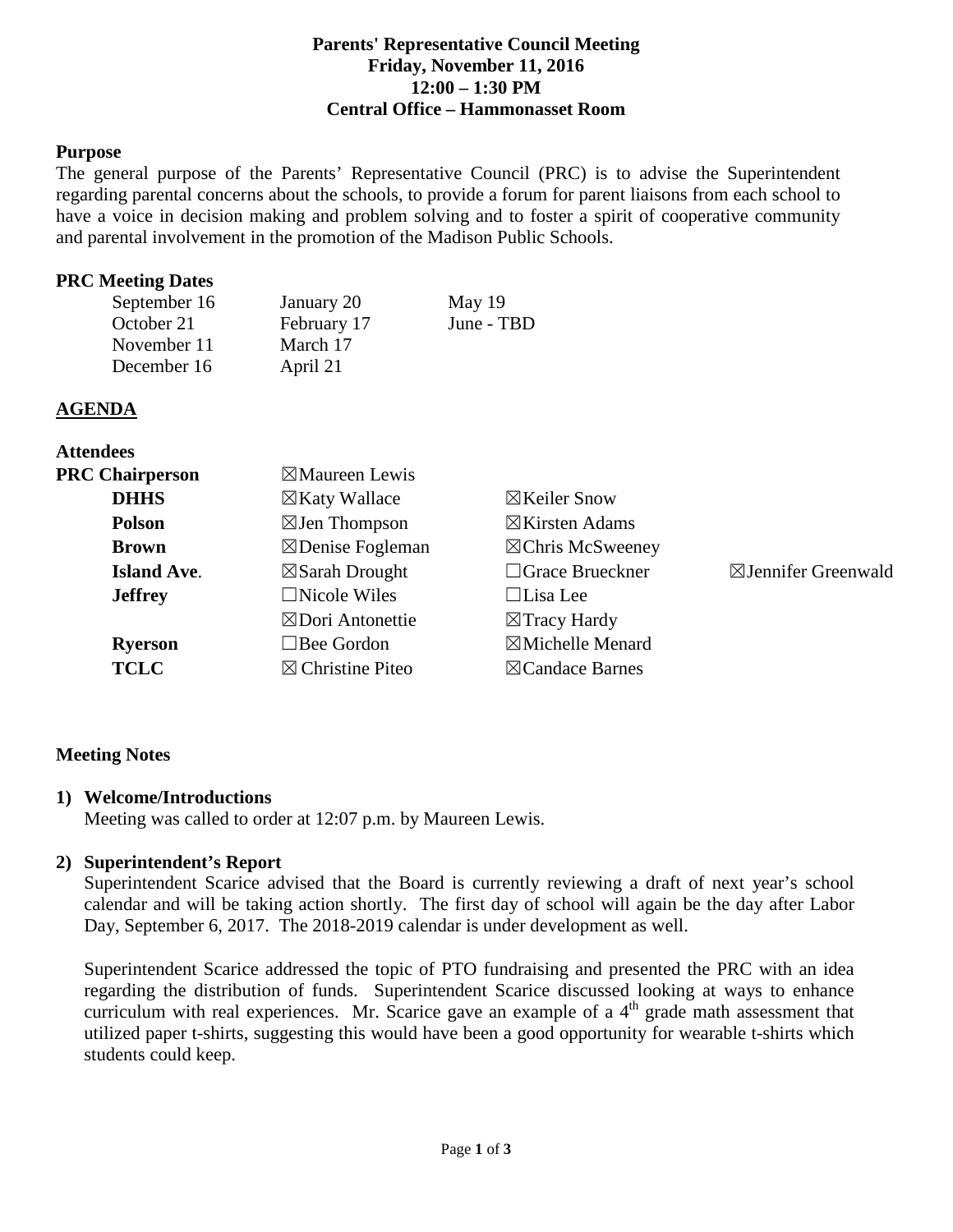## **3) Review /Approve Minutes**

Motion to approve minutes of October 21, 2016 meeting, with two changes noted. Motion to approve by Jen Thompson,  $2<sup>nd</sup>$  by Candace Barnes.

#### **4) Subcommittee Reports / Updates:**

a) **DHHS** – M.A.D.E.: Katy Wallace reported that M.A.D.E. has created a plan for the year. LEAD, the youth group led by M.A.D.E., is creating plans for PAW groups at the high school. Stress was addressed at a recent PAW group meeting; this week is "breathe" week. Wristbands, stress balls, pajama day, therapy dogs and coloring are a few of the stress relieving items and exercises sponsored by the group. A billboard has been placed on Route 1 and white flags have been placed on the Town Green, representing the 11% of students who have considered suicide. November programs focus on stress reduction, spring's focus will be avoiding stereotypes and prom season will focus on substance abuse. ROAR is the program at the jr. level which focuses on bullying. Next M.A.D.E. meeting – November 22.

Superintendent Scarice informed the group about the District-wide committee that is looking at social/emotional learning, a "whole child advocacy" approach with participation from Scott Cochran from M.A.D.E.

- b) **Polson** Food Council Meeting dates: October 20, December 22, February 23, April 25. Jen Thompson reported on the October 20 meeting. A lot of discussion took place regarding the new lunch program. DHHS student(s) created a promotional video shown in the café the first few days of school and a "Tiger Talks" video shows students being interviewed. Food is being consumed at a higher rate than last year. Serving food at afterschool activities/sports at Hand is under consideration and a survey will be issued to Hand students in the near future. Although the district is not technically "nut free", no nuts or nut oil is used in food preparation/cooking.
- c) **Brown** Transportation Council. Meeting dates: October 6, December 8, February 9, April 6. October meeting cancelled; next meeting December 8.
- d) **Jeffery** MYFS: A staff presentation was given by M.A.D.E. on November 1. Their drug-free communities grant will end in 2018 and they are currently working on finding the funding needed to continue their programs. The Madison Police chalk board presentation was held last night, November 10. An anti-bullying musical titled "Stand Up and Speak Out" will be performed on November 17 at the Clinton Town Hall. More information can be found at standupandspeakoutmusical.com.
- e) **Ryerson – Art Show.** Nothing to report**.**
- f) **TCLC**  Christine Piteo reported on two upcoming events: SEPTO night out at Moxie on Wall Street from 7:00 – 8:30 p.m. and a presentation "Understanding the IEP" at Madison Town Campus November 17 from 6:30 – 8:30 p.m.

#### **5) Review: Roundtable**

a) **DHHS** – Homecoming dance November 5. Pink Panther theater performance November 17, 18 and 19. LEAD gave a presentation at the last PTO meeting and at the December PTO meeting, Principal Salutari will give an overview of changes to the Program of Studies. Katy Wallace